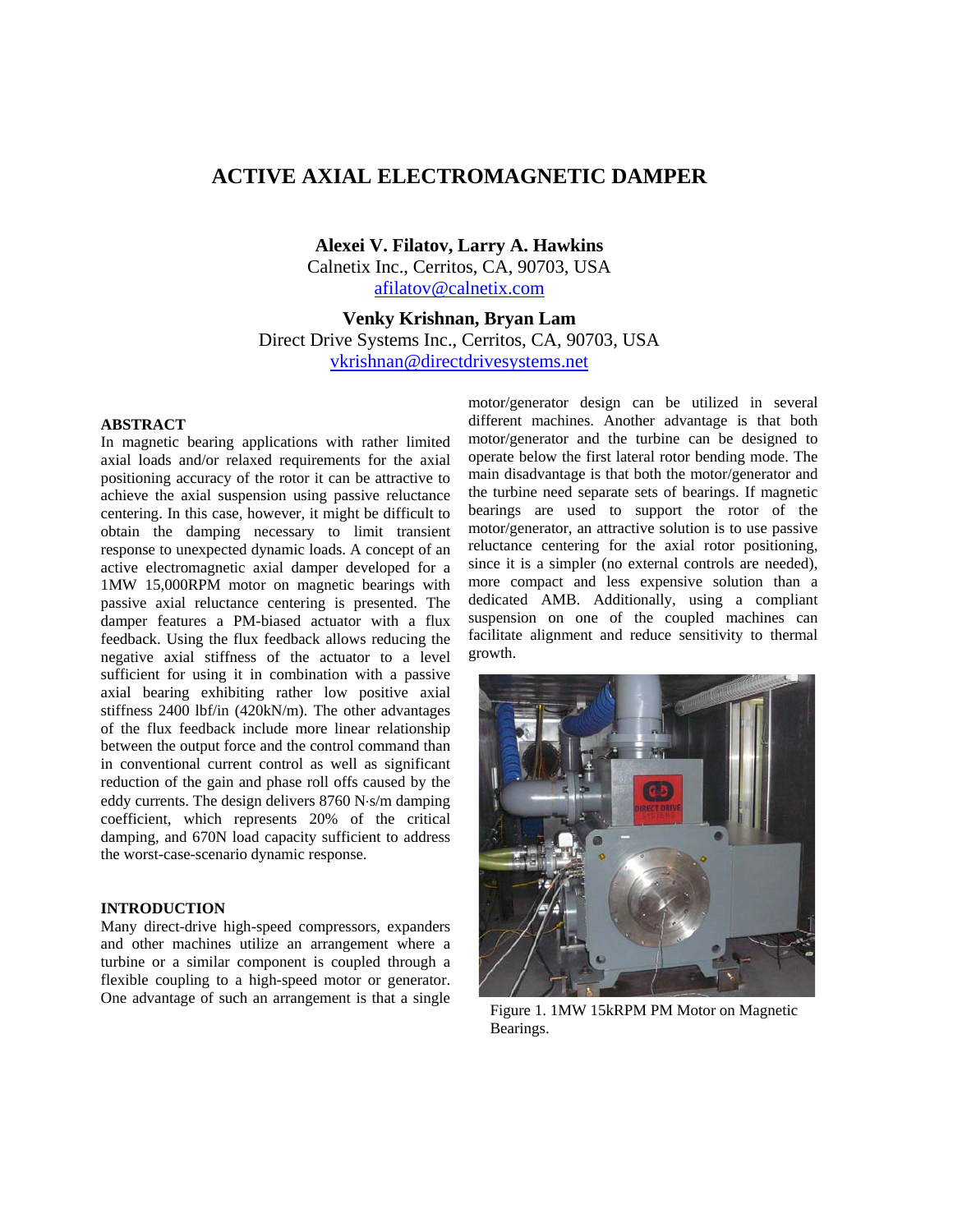

Figure 2. Layout of a 1MW 15kRPM motor on magnetic bearings.



Figure 3. Bias flux distribution in the front and rear radial bearings.

This approach has been implemented in a new 1MW 15kRPM permanent-magnet motor developed by Direct Drive Systems and Calnetix for use in coupled applications (Figure 1). A schematic layout of this machine is shown in Figure 2. It utilizes two patented radial homopolar PM-biased Active Magnetic Bearings (AMBs) similar to the ones described in [1]. The main difference between the magnetic bearing system presented in [1] and the system shown in Figure 2 is that the passive stator pole of the front radial magnetic bearing shown in Figures 2 and 3 is tapered towards the shaft where it faces a similarly shaped solid rotating pole. The profiles of the stationary and rotating poles are chosen so that any axial rotor deflection from the position where these two poles are aligned causes

increase of the air gap reluctance resulting in a restoring axial force (positive axial stiffness). Furthermore, the value of this axial stiffness is maximized because the bias flux is compressed at the tips of the poles. According to Earnshaw's theorem, increase of the positive axial stiffness results in an increase of the negative radial stiffness, however, the impact is small and has not introduced noticeable problems.

In contrast to the front bearing, the rotating pole of the rear bearing is not tapered. Because of this, there is no reluctance change when the rotating pole moves axially with respect to the stationary pole, and, therefore, the rear magnetic bearing has no axial stiffness. Thus when the rotor heats up during operation, it is located axially by the front bearing and grows freely through the rear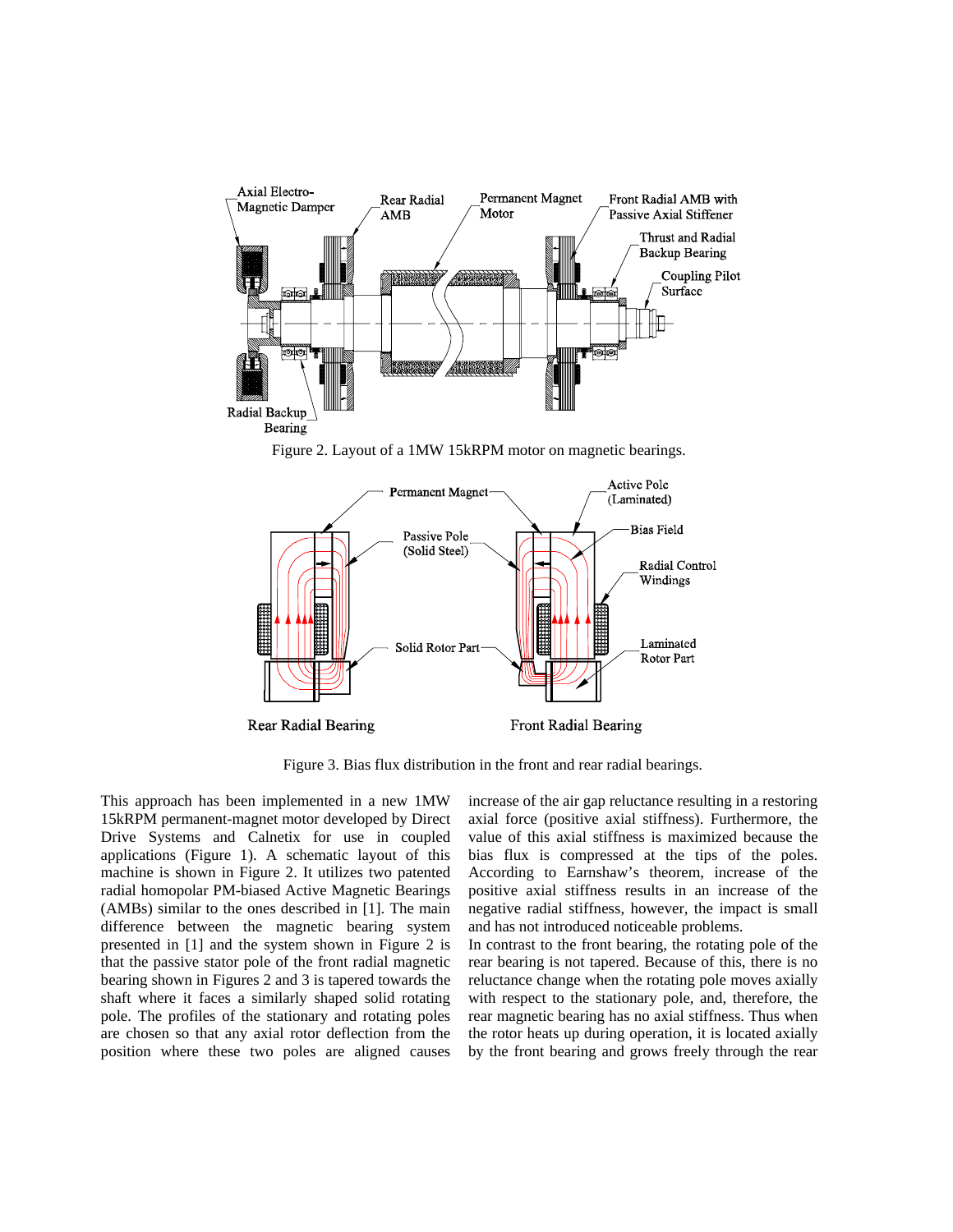

Figure 4. FEA-calculated axial force exerted on the rotor by the front AMB as a function of the axial position of the rotor (z) for two different combinations of the magnet strength and temperature.

bearing. The only reason that a tapered stationary pole has been used in the rear bearing as well was to reduce number of different parts in the system.

Figure 4 shows FEA-calculated axial reaction force versus position curves for the front AMB for two different combinations of the magnet strength and temperature as well as experimental data. Since the total bias flux is limited by saturating both stationary and rotating solid poles in the tapered areas, the magnet properties have little effect on the axial force. The positive axial stiffness estimate, based on the data shown in Figure 4 for the nominal rotor position  $(z=0)$ , is approximately 2400 lbf/in (420kN/m). With the rotor weighing 396 lbf (180kg), the natural frequency of the axial oscillations in a standalone machine was expected to be around 7.7 Hz. Figure 5 shows an axial transient process observed following a hammer impact. The measured oscillation frequency was around 8.7Hz. This measurement indicates a net axial stiffness of 3,100 lb/in (545 kN/m). The difference should be due to a combination of unmodelled passive axial stiffness in the motor and any under prediction of the reluctance centering of the magnetic bearing. The measurement results also indicated that the damping is small as expected – approximately 2.2% of the critical damping. This damping is adequate for normal operation but insufficient to limit axial motion in the event of a high amplitude upset near the rigid body natural frequency. In most coupled application the coupling axial stiffness may significantly exceed the passive axial stiffness



Figure 5. Axial rotor oscillations in a standalone motor following a hammer impact.

introduced by the front magnetic bearing. For example, in the primary targeted application, the motor will be driving a compressor supported by its own 5-DOF AMB system with the coupling between the motor and the compressor having axial stiffness of 12,000 lbf/in (2MN/m). Because of the mechanical coupling contribution to the suspension stiffness, the inherent axial damping of the motor rigid body mode is expected to be even a smaller percentage of the critical damping – roughly 1%. Since a compressor has the possibility of going into surge at low frequencies, the response of the motor to large amplitude motion of the compressor rotor was examined. Figure 6 shows the predicted axial frequency response of the motor rotor to the oscillations of the compressor rotor with 0.010 in (0.25mm) amplitude. The transmissibility from the compressor to the motor is fairly low except around the 17 Hz axial resonance where response amplitude may exceed 0.39in (10mm), with the acceptable limits being 0.0235in (0.6mm). Therefore, to prevent motor backup bearing impact in this worst-case scenario, considerably more axial damping would be needed. In order to limit the amplitude of the motor rotor oscillations to the desired level, at least 20% of the critical damping or 50 lbf⋅s/in (8760 N⋅s/m) was found to be needed. The maximum force that might be required from a damper was estimated as 115 lbf (520N).

### **DESIGN OF AN AXIAL ELECTROMAGNETIC DAMPER**

As shown in the Figure 2, the most convenient place in the machine to accommodate the axial damper was on the rear end of the machine (opposite to the coupling).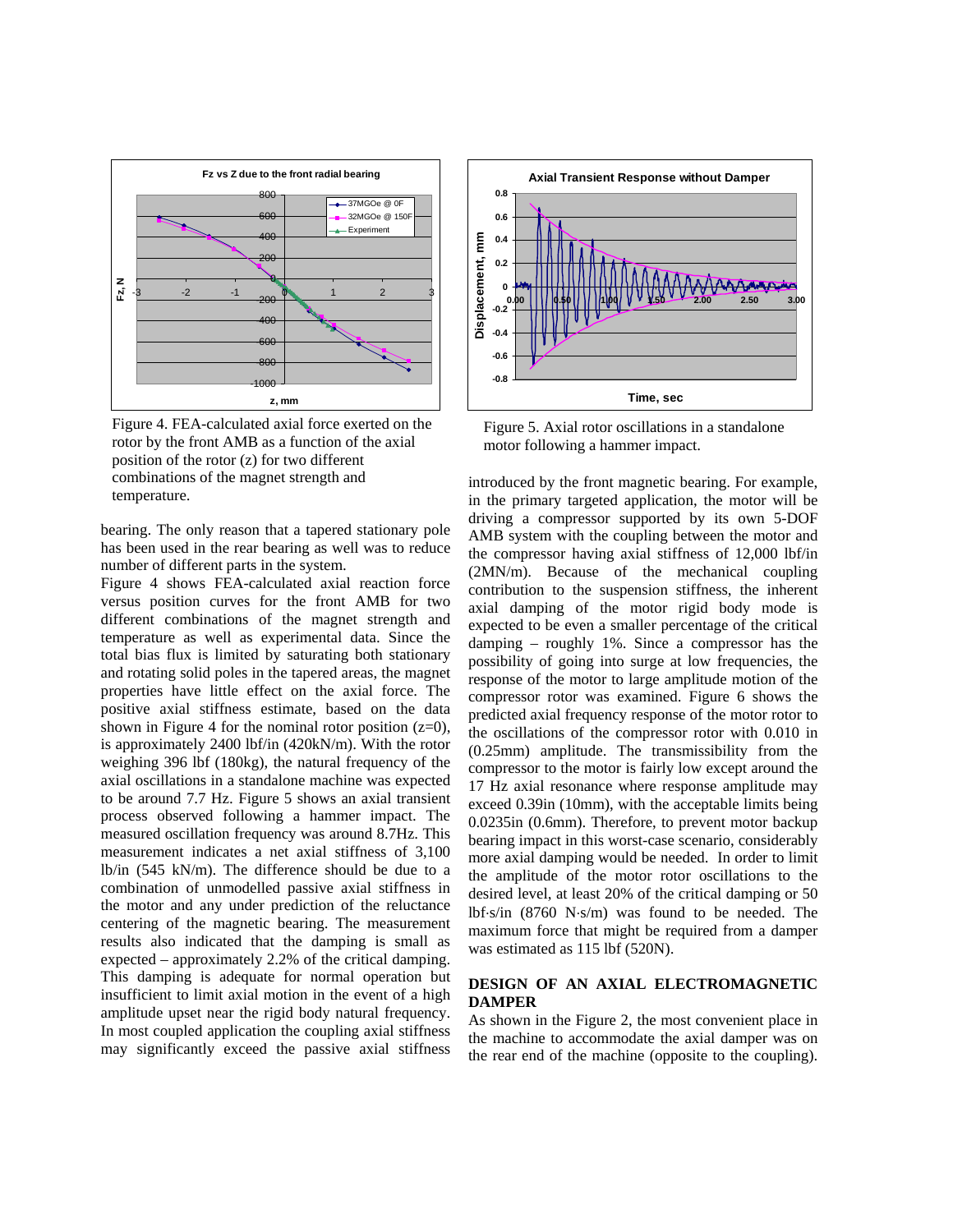

Figure 6. Axial frequency response of the motor rotor to the axial oscillations of a compressor rotor with 0.25mm amplitude and the axial damping equal to 1% of the critical damping.

This placement also allows the damper to be optionally installed – the machine can be run without a damper and later it can be installed without a teardown of the machine. One of the difficulties with the damper design was that because of the rotor thermal expansion during operation, the rear end of the rotor can be displaced with respect to the stator by almost 0.08in (2mm). Considering that the positive axial stiffness produced by the front magnetic bearing was rather limited, the damper could not be allowed to have a significant negative axial stiffness. As a solution, it was proposed to use a novel PM-biased electromagnetic actuator with flux feedback. It's principle of operation is illustrated in Figure 7.

The axial force exerted on the actuator target shown in Figure 7 can be presented in the first approximation as

$$
F_z = \frac{A}{2\mu_0} \left( B_2^2 - B_1^2 \right) A \text{ or}
$$
  

$$
F_z = \frac{A}{2\mu_0} \left( B_2 - B_1 \right) \cdot \left( B_2 + B_1 \right)
$$

where  $B_2$  and  $B_1$  are flux densities in the axial air gaps #2 and #1 respectively and *A* is an effective area of the target face.

As it can be seen from Figure 7, in the air gap #2 the bias and the control fluxes are added, while in the gap #1 they are subtracted from each other, i.e.

$$
B_2 = B_b + B_c; \quad B_1 = B_b - B_c.
$$
  
Therefore, equation (1) can be rewritten as  

$$
F_z = \frac{A}{\mu_0} B_b \cdot (B_2 - B_1)
$$



Figure 7. Structure and operational principle of the proposed electromagnetic actuator with a flux feedback.

reluctance permanent magnets. This results in a more The bias flux density defined as  $B_b = 0.5 \cdot (B_1 + B_2)$  in this actuator is essentially independent of the operating conditions, including temperature, target position, control current, etc. because the net bias flux is defined by the cross-sectional area of deeply saturated Radial Bias Flux Pole. This does not mean that either  $B_1$  or  $B_2$ will stay constant when for example the target is moved axially or when a control current is applied; however their sum will. Therefore, the axial force *F* will be directly proportional to the difference in the flux densities  $B_2 - B_1$  measured with Hall sensors installed in the air gaps. The fact that the output force is simply proportional to the measured signal is one of the significant advantages of the proposed scheme compared to other know implementations of the flux feedback [2]. The other important advantage is that the control flux does not have to travel through highcompact and energy efficient device. A local actuator control loop (Figure 8) sets the current  $I_z$  in the control coil to make the difference  $B_2 - B_1$ proportional to the actuator input command *Ucom*. If *Ucom* is proportional to the negative of the axial velocity of the rotor, i.e. *Ucom*∼ *-Vz*, then *Fz* will be nearly proportional (subject to the control accuracy) to  $-V_z$ , as desired from a damper.

The advantages of the flux feedback control over a more conventional current control include:

1.) Practical elimination of the actual  $\partial y$  negative stiffness;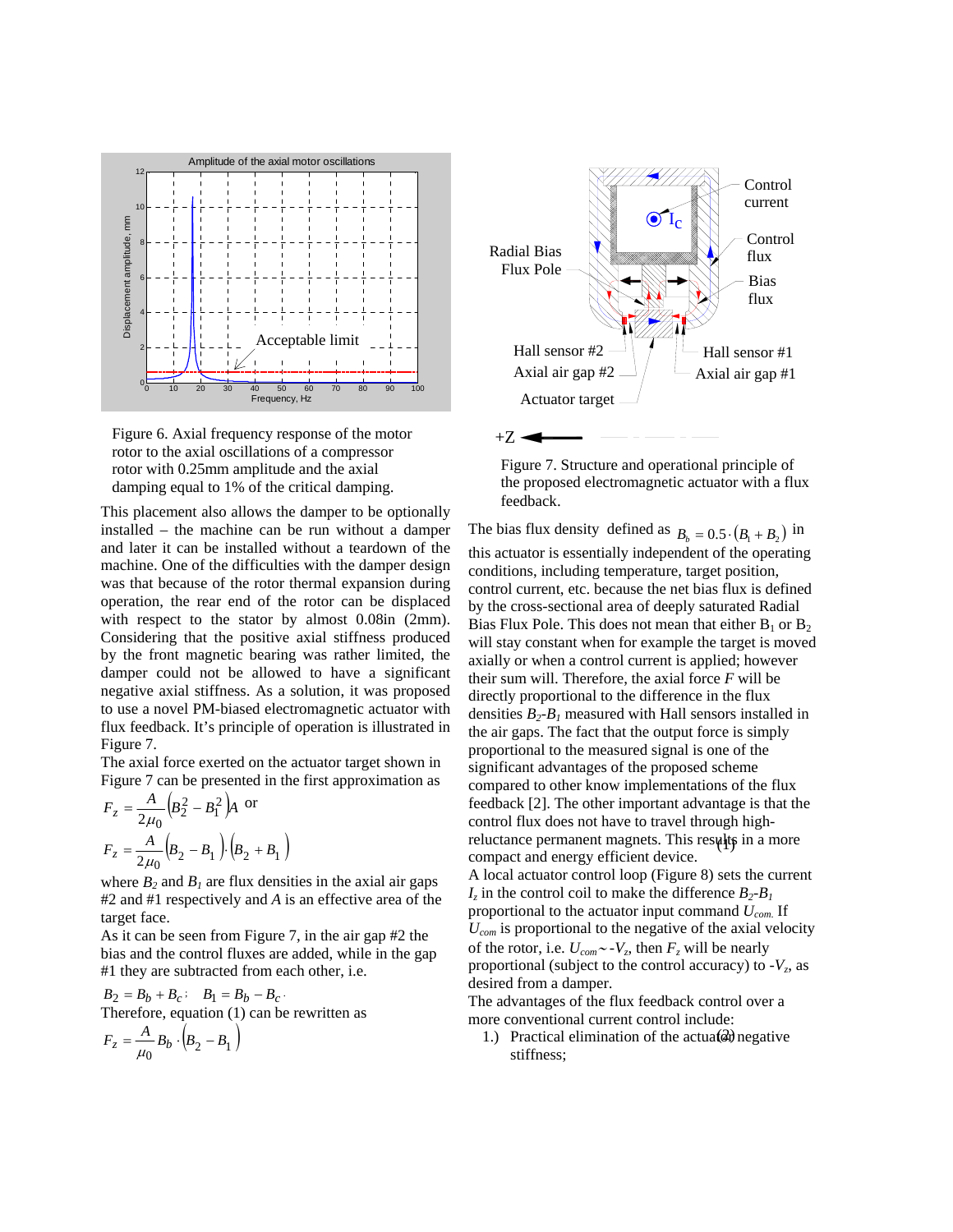

Figure 8. Control loop of the actuator with field feedback.

- 2.) The force remains a linear function of  $B_2 B_1$  all the way up to the material saturation point;
- 3.) Much more uniform actuator transfer function over a wide frequency range.

For the current application in a damper, probably the most important advantage is elimination of the negative stiffness. In the control loop shown in Figure 8 the negative stiffness is accounted for by using the "ΔB vs Displacement" block. For example, if the actuator target is shifted in the positive Z direction, then  $B_2$ becomes larger than  $B_1$  producing a force also acting in the positive z direction. Note, however, that the force still will be proportional to  $\Delta B = B_2 - B_1$  and if  $\Delta B$  is controlled to zero then the force will be nearly zero regardless of the rotor position.

Figure 9 shows negative stiffness force before and after activating the flux feedback mode calculated with FEA. It can be seen that in the flux feedback mode the negative stiffness forces are reduced by approximately an order of magnitude.

Figure 10 illustrates another advantage of the flux feedback mode: more linear dependence of the output force vs command signal (control current in the current control mode or Δ*B* in the flux-feedback mode).

Yet another advantage of the flux-feedback mode is a more uniform transfer function over a wide frequency range. Since axial actuators typically rely on a nonlaminated iron, their force/current transfer functions are strongly affected by the eddy currents induced in the iron. For example, Figure 11 shows the flux distribution in the proposed actuator at 0Hz and at 10Hz. At 10Hz a significant portion of the magnetic flux is expelled from the iron due to the skin effect. As a result, less flux is generated in the axial gaps at 10Hz than at 0Hz even though the same control current amplitude is used. It can be noticed, however, that even though the magnetic flux distribution becomes very non-uniform inside the iron at high frequencies, it remains rather uniform inside the air gaps. Therefore, knowing  $\Delta B = B_2 - B_1$  still will allow rather accurate prediction of the axial force exerted on the actuator target. In addition to the gain roll off, eddy currents also cause a phase lag between the control current and the control flux (and, consequently, the output force), which further complicates the system control. Using the flux feedback allows to reduce negative effects of both the gain and phase roll off in the actuator transfer functions caused by the eddy currents. Figure 12 compares the damper actuator transfer functions calculated for the



Figure 9. Comparison of the negative stiffness forces developing in the axial actuator before activating the flux feedback mode (Iz=0) and after (Delta\_Bz=0).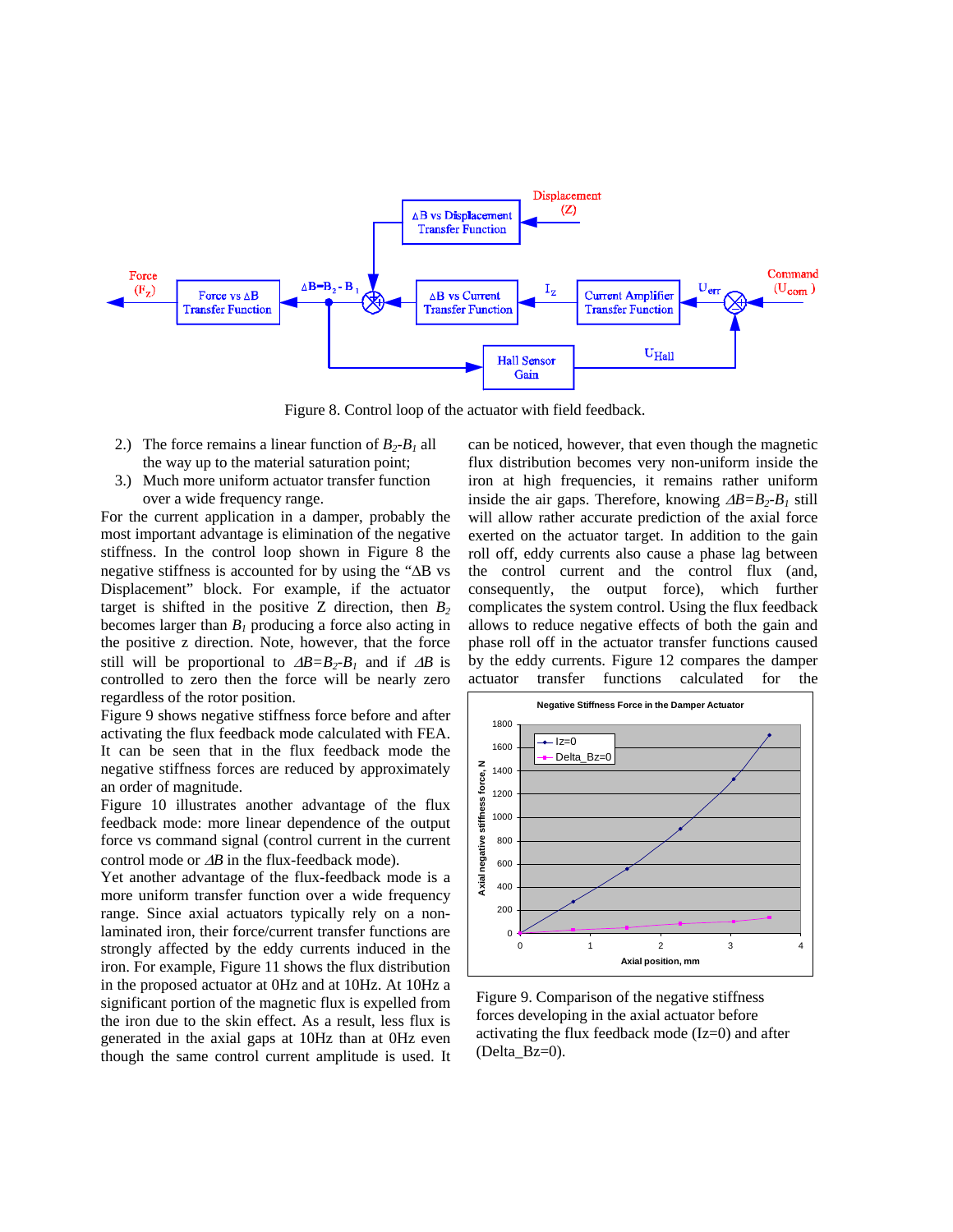

Current control Flux-Feedback control

Figure 10. Comparison of the output force vs command input relationships when the actuator is operated in the current control (left) and the flux-feedback (right) mode. The command input in the current control mode is the control current, in the flux feedback mode – flux density difference  $(B_2-B_1)$ .



Figure 11. Control flux distribution in the actuator at 0Hz and at 10Hz.

conventional current control and the flux feedback controls. It can be noticed that in the flux feedback mode both gain and phase stay nearly constant up to 100Hz, whereas in the conventional current-control mode there would be significant losses of both the gain and the phase.

Regarding practical implementation of the proposed actuator, its main drawback is that installing Hall-effect sensors in the axial air gaps in most cases would require the gaps to be considerably larger than normal; however in the current applications the axial air gaps had to be very large anyway (nominal gap close to 0.2in (5mm) on each side) in order to accommodate the large expected thermal expansion and dynamic motion of the rotor. Compared to the nominal gap, the 0.6-mm thickness of Hall sensors used in the damper design is rather small. Having very large air gaps was further facilitated by using permanent magnets to generate the bias field, since they offer significant space saving compared to current-carrying coils.

Currently the damper is under final stages of the construction and will be tested soon.